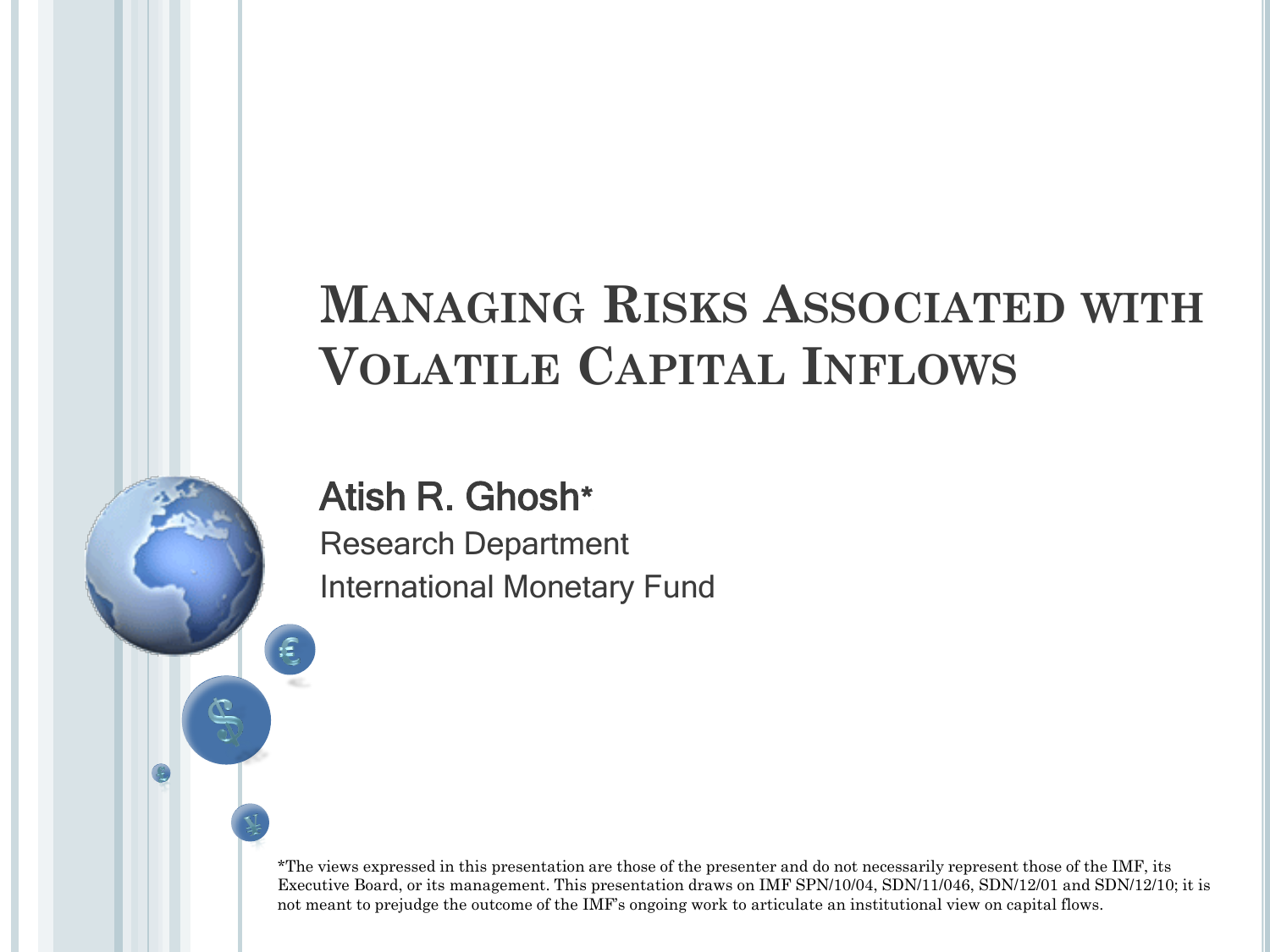# CAPITAL CONTROLS: A VERY OLD ISSUE



The advocacy of a control of capital movements must not be taken to mean that the era of international investment should be brought to an end. On the contrary, the system contemplated should greatly facilitate the restoration of international loans and credits for legitimate purposes.

John Maynard Keynes

There is a tendency to regard foreign exchange controls, or any interference with the free movement of funds as, ipso facto, bad ... [but] there are times when it is in the best economic interest of a country to impose restrictions on movements of capital…[and] there are periods when failure to impose controls…have led to serious economic disruption.

The task before us is not to prohibit instruments of control but to develop those measures of control, those policies of administering such control, as will be the most effective in obtaining the objectives of world-wide sustained prosperity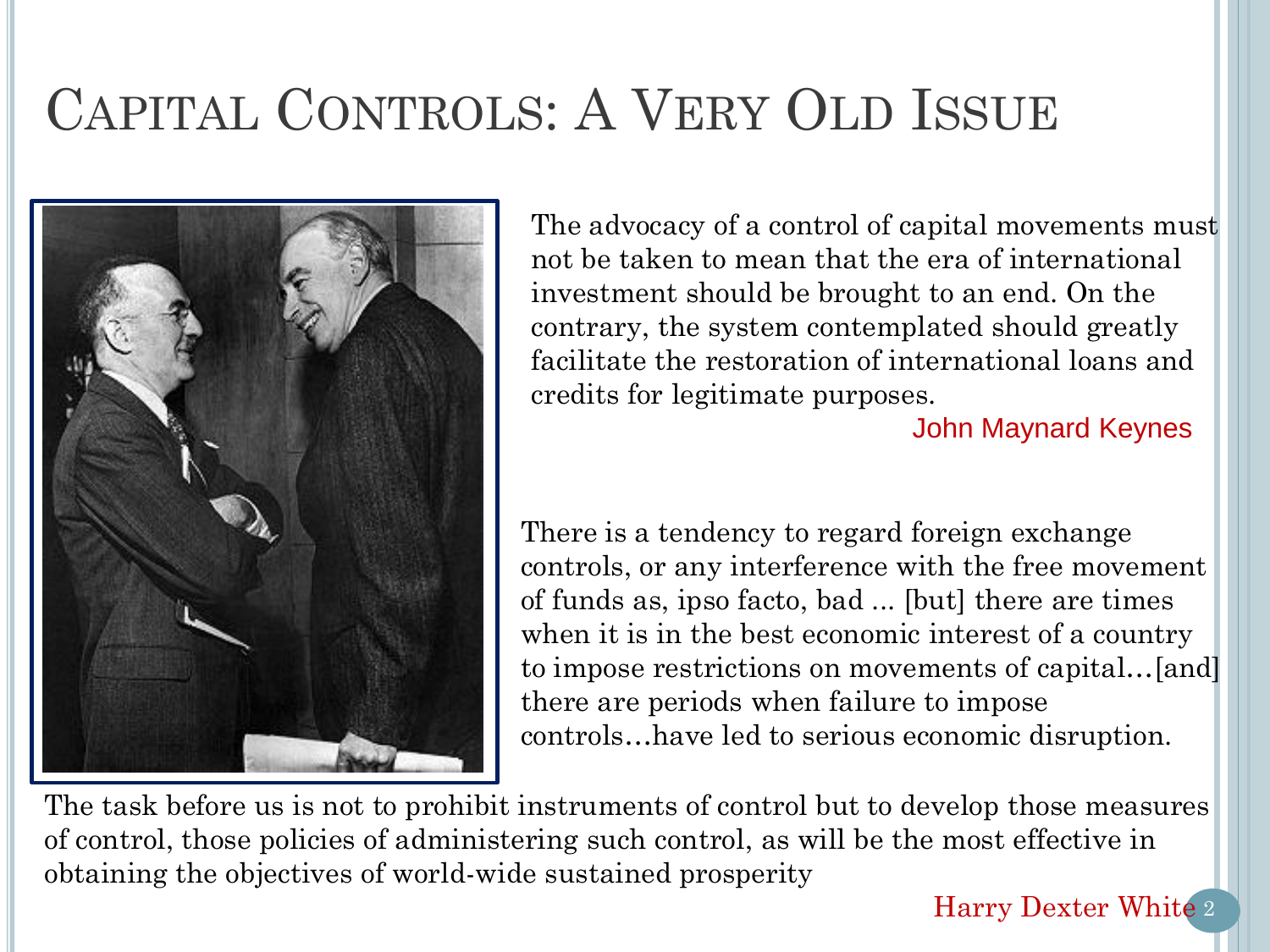## THAT KEEPS CROPPING UP



Note: Capital account openness index (0=highly restrictive; 1=fully liberalized). Source: Quinn and Toyoda (2008).

Note: Capital account openness index (0=highly restrictive; 1=fully liberalized). Source: Quinn and Toyoda (2008), and OECD (1982).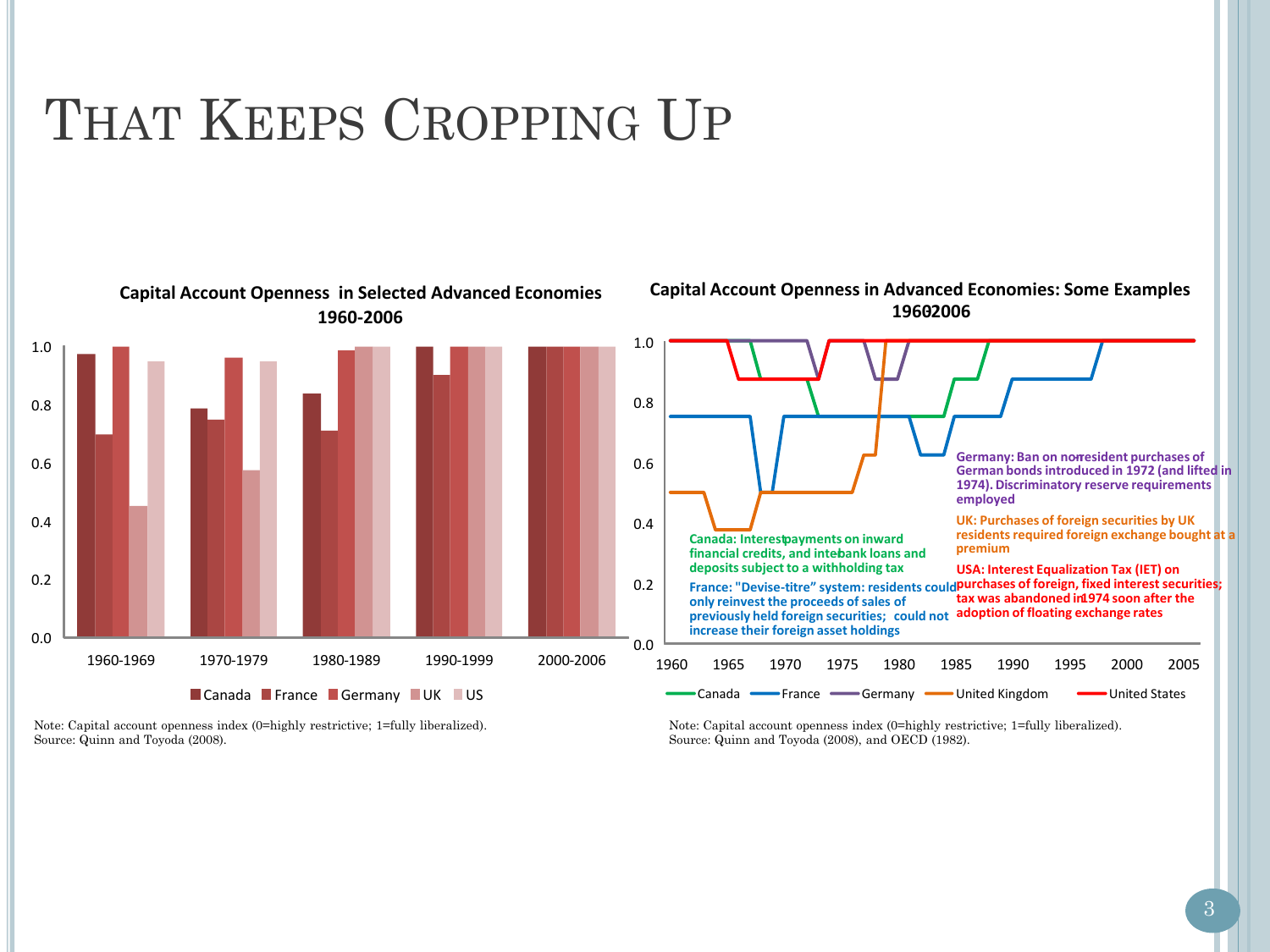# ALONGSIDE BOOM-BUST CYCLES IN FLOWS

Debates on how to manage flows resurface time and again

- Latin America prior to the 1980s debt crisis
- Asia in the runup to the 1997-98 East Asian crisis
- Emerging Europe in the runup to the 2008 crisis
- **o** Surges seem to be increasing in frequency and magnitude
- $\bullet$  Regions that experience the largest surges  $_{400}$ are also those that generally experience the largest drop in net flows, heightening the challenge of managing volatility on the upand downsides

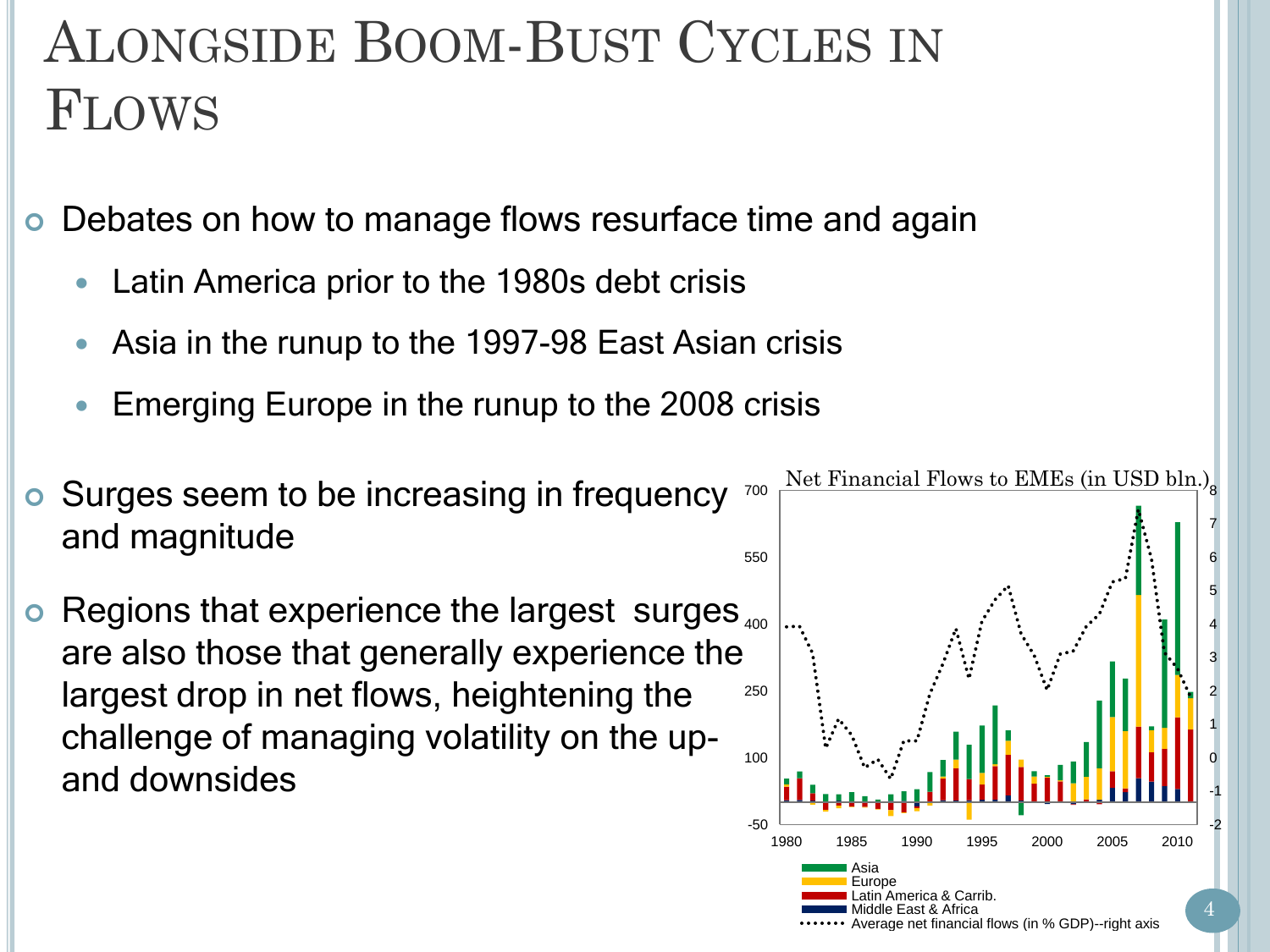## CAPITAL FLOWS ARE BECOMING LARGER AND MORE VOLATILE



\*Rolling standard deviation of equity flows over the previous quarter.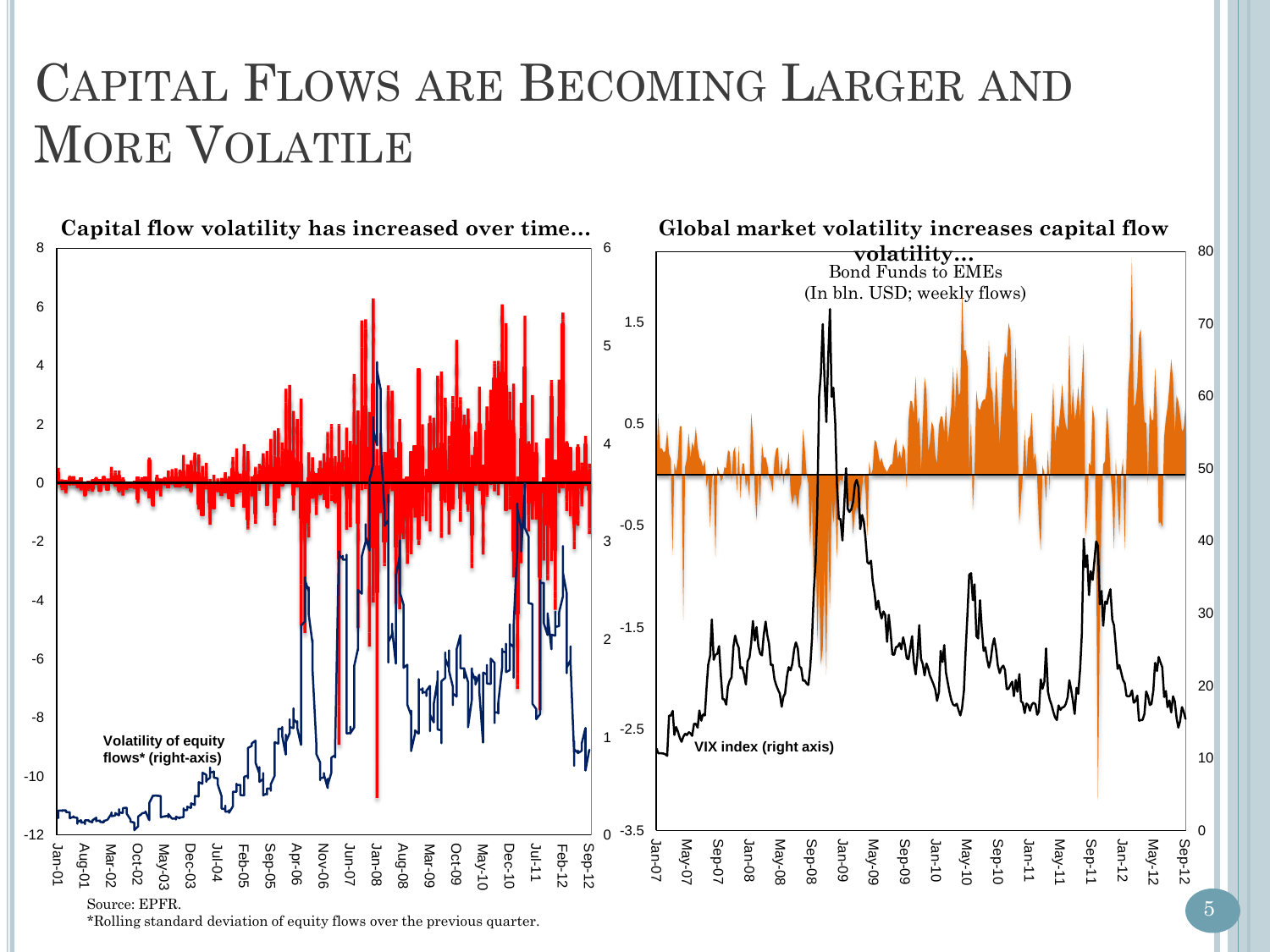## SHOULD WE CARE?

- Capital flows are generally beneficial: financing for productive investment; consumption-smoothing; risk diversification, etc.
- But sudden and excessive inflows can raise
	- Macroeconomic concerns—exchange rate appreciation; general overheating
	- Financial-stability risks (banks, corporate, households) excessive, unhedged foreign currency borrowing; fragile external liability structure; asset price bubbles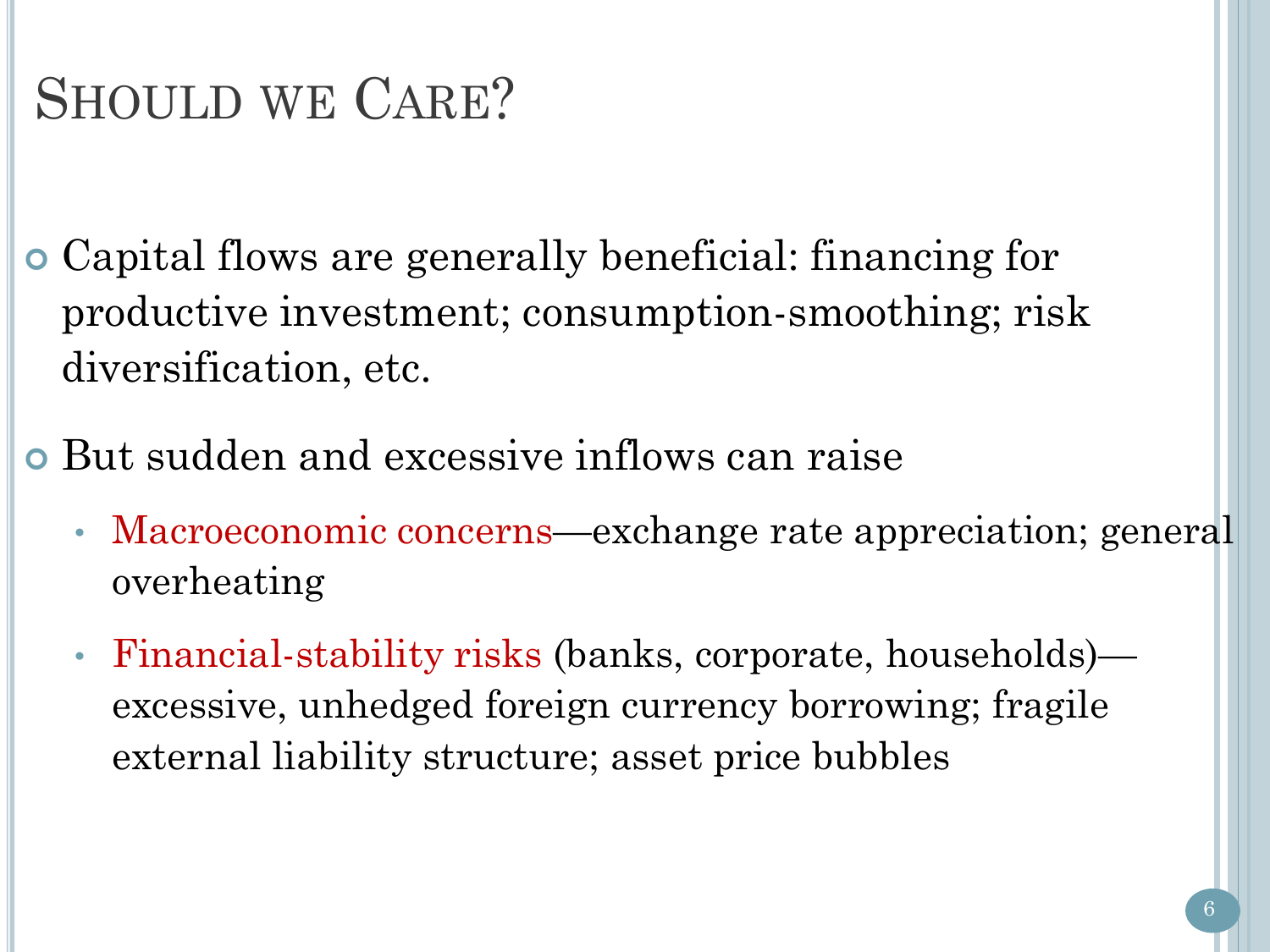#### MACRO AND FINANCIAL-STABILITY CONCERNS OFTEN OVERLAP

Pre-crisis capital flows to EMEs and…



Source: IMF's VEE database.

Notes: All variables are averaged over 2005-07. Domestic credit growth is cumulative growth over last 3 years (in percent).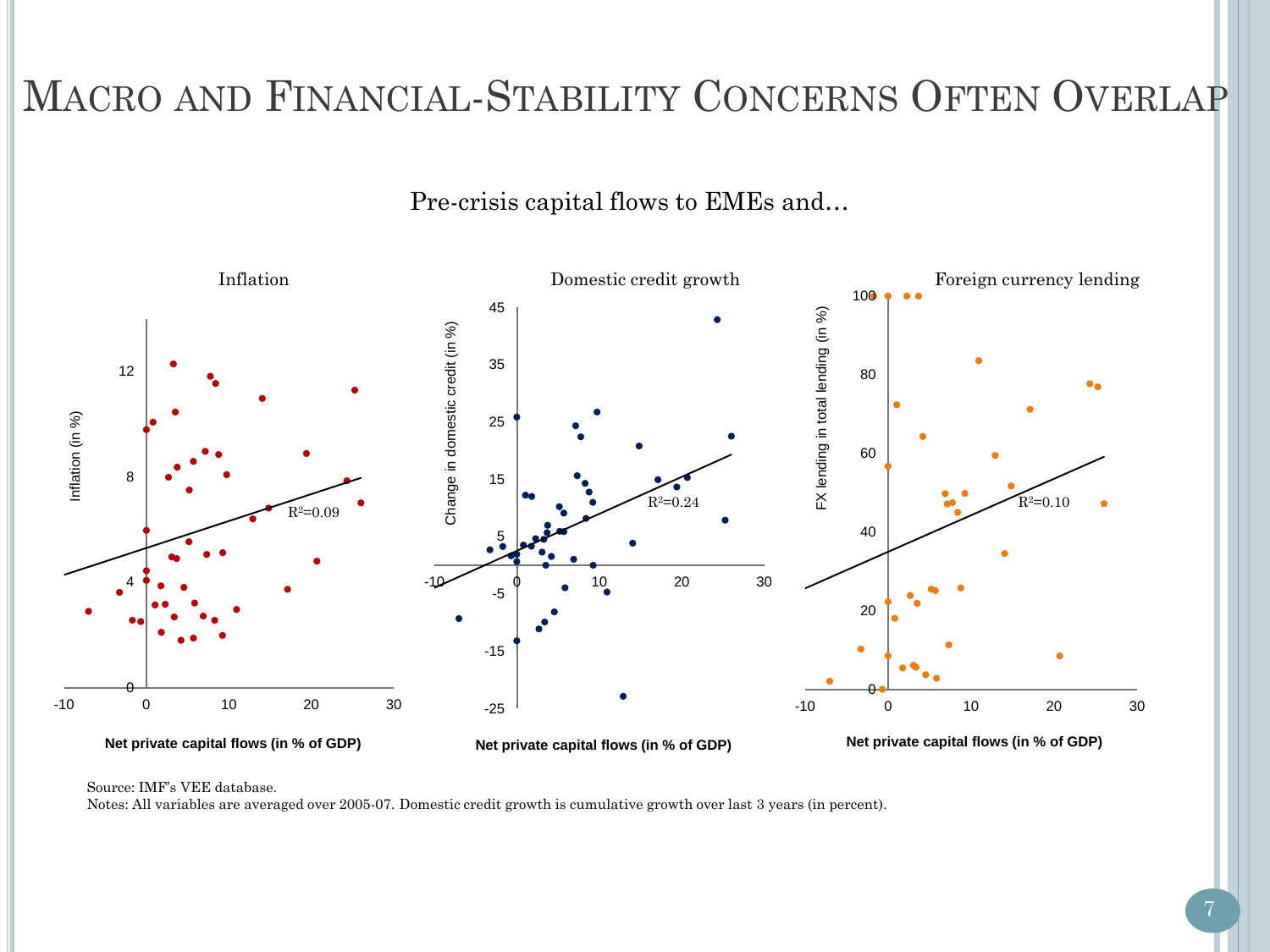## ROADMAP

- Three principles for policies
- What is in the policy toolkit for macro concerns and financialstability risks associated with capital inflows?
- How to choose between prudential measures and capital controls for financial-stability risks
- Spillovers and multilateral considerations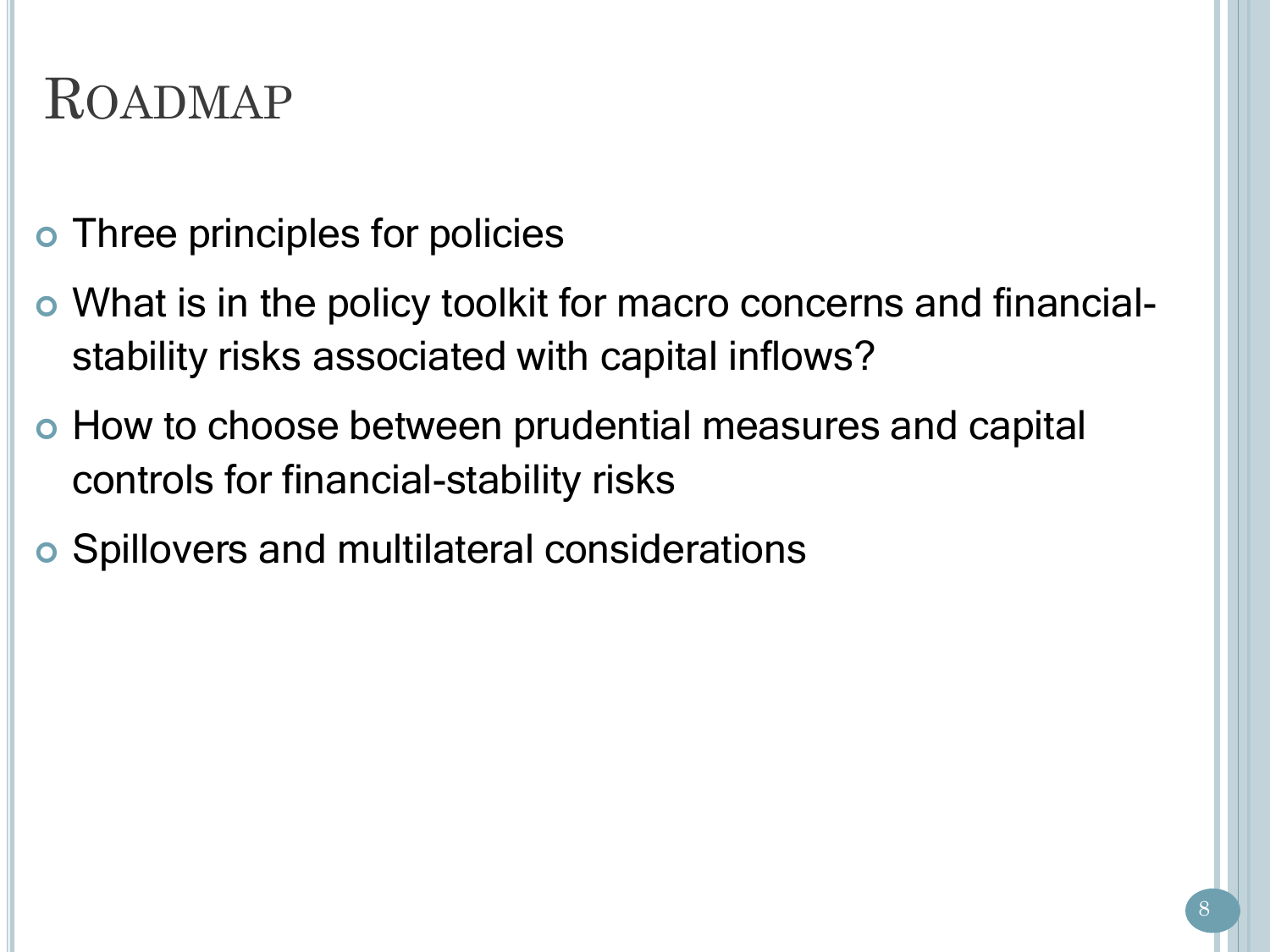## THREE PRINCIPLES FOR POLICIES

- Neither capital controls nor other policies should be used to avoid warranted external adjustment—nor should capital controls substitute for available macroeconomic tools.
- Both residency-based capital controls and non-residency based prudential measures may be necessary to safeguard financial stability depending upon circumstances.
- Policies should take account of multilateral considerations.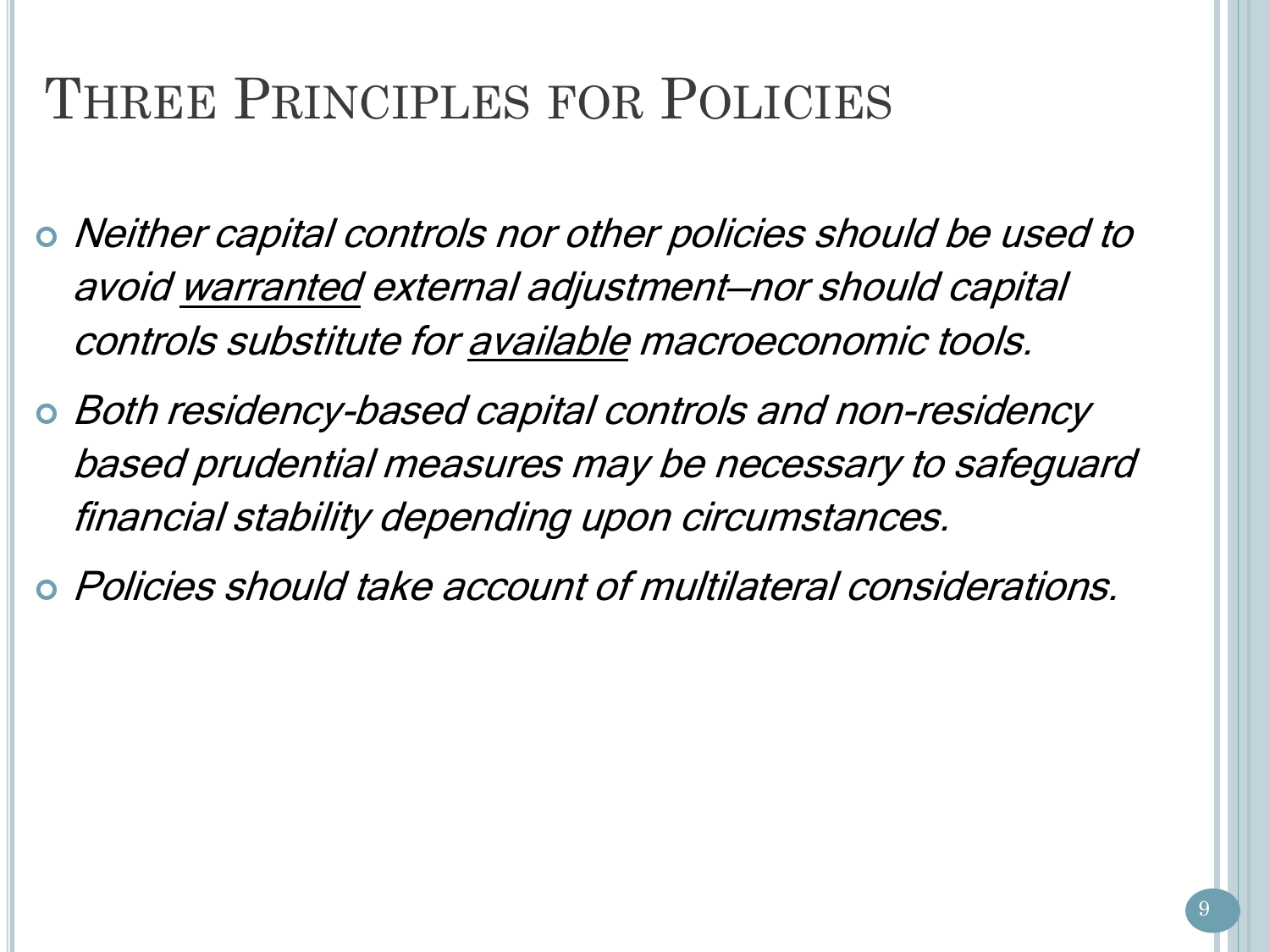*Neither capital controls nor other policies should be used to avoid warranted external adjustment—nor should capital controls substitute for available macroeconomic tools.*

*So, what is in the toolkit?*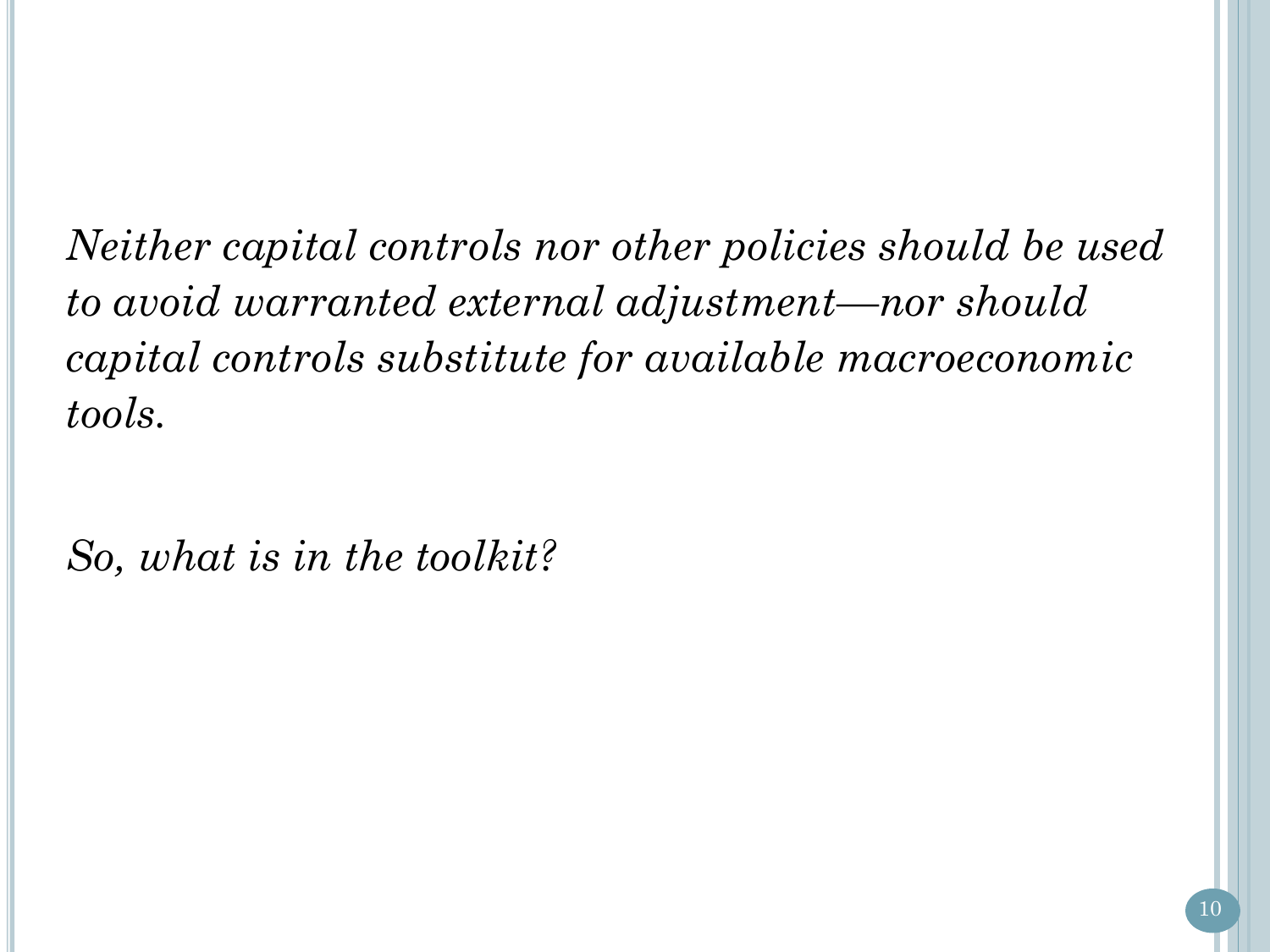# WHAT'S IN THE POLICY TOOLKIT?

To address macroeconomic challenges

- Allow external balance to move toward medium-term multilaterally consistent equilibrium value
	- Floaters—allow nominal exchange rate to appreciate
	- Peggers—do not engage in sterilized intervention
- Deploy macro policy tools as available
	- Accumulate reserves if not already more than adequate for country insurance
	- Lower interest rates if no inflationary/overheating concerns
	- Fiscal tightening if justified by cyclical position and debt sustainability considerations
- Capital controls (or prudential measures that act as capital controls, e.g., currency-based measures)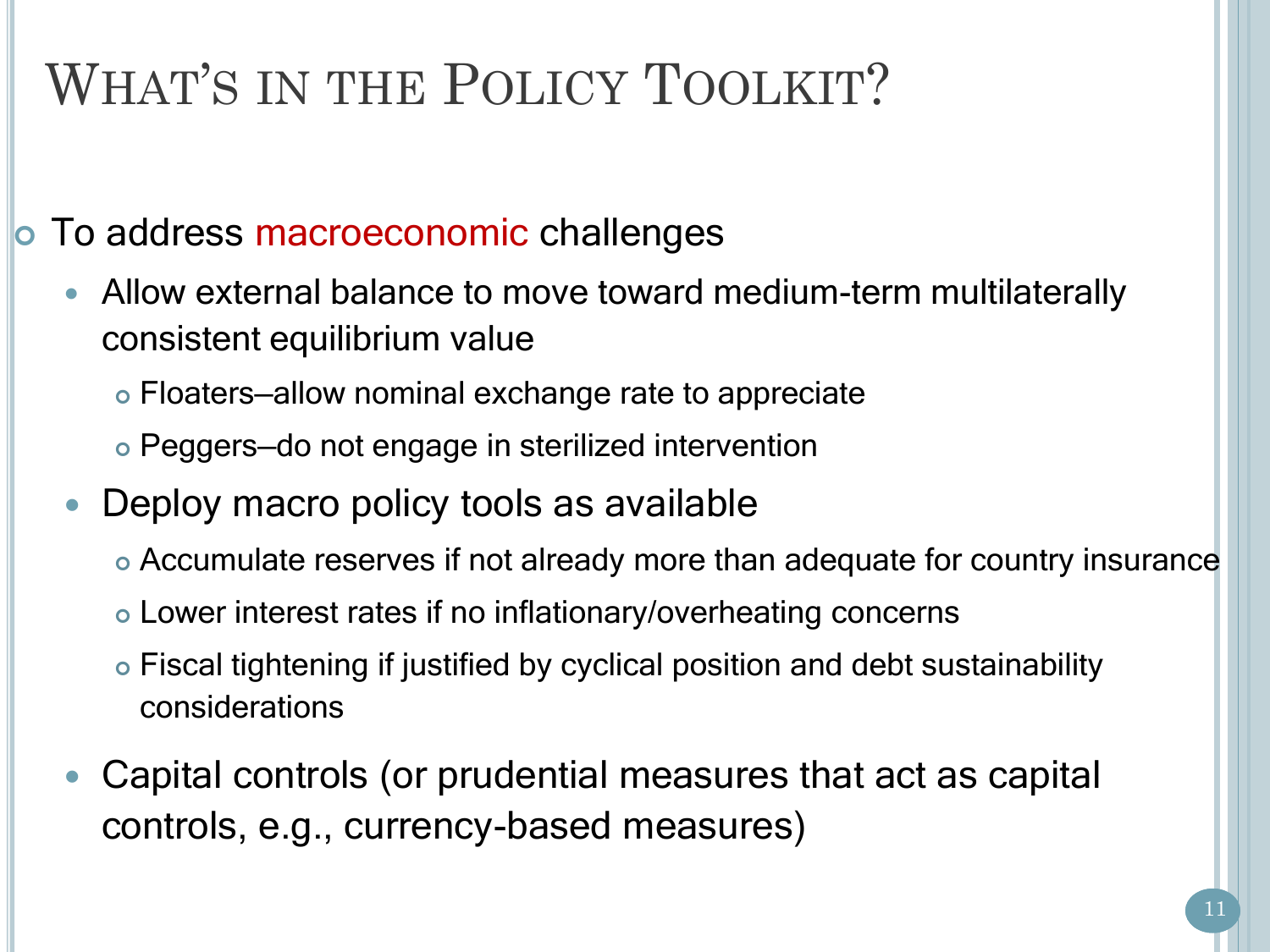# WHAT'S IN THE POLICY TOOLKIT?

#### To address financial-stability risks

- Macroeconomic policy may have some traction...
- But prudential measures and capital controls that target specific risks likely to play a more dominant role
	- FX-related prudential measures: Discriminate according to the currency, not the residency, of the flow
	- Other prudential measures: Reduce systemic risk without discriminating based on residency/currency
	- Capital controls: Discriminate between residents and non-residents (could be economy-wide or sector specific; broad-based, or target specific types of flows)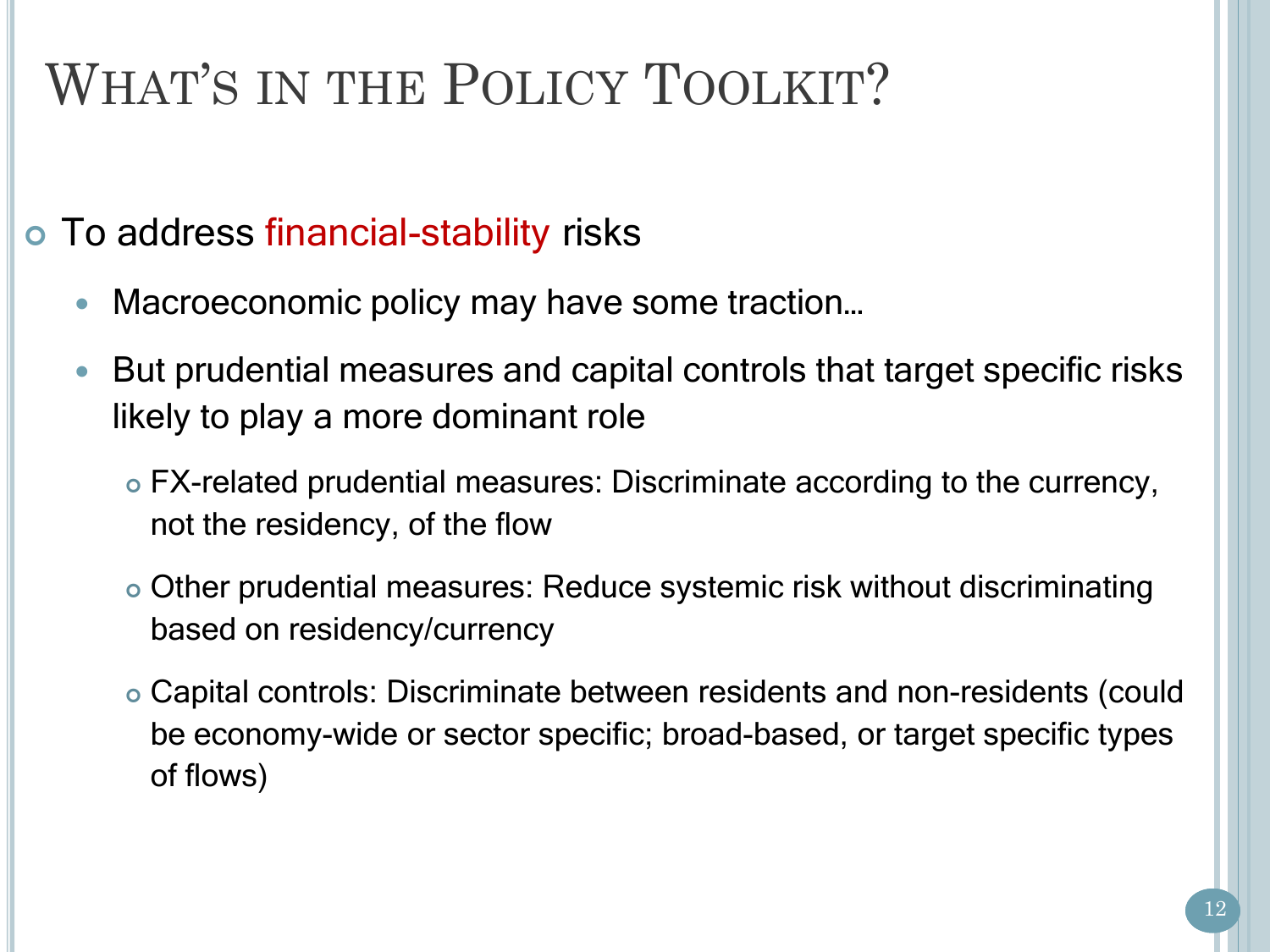# HOW COMMON ARE THESE MEASURES?

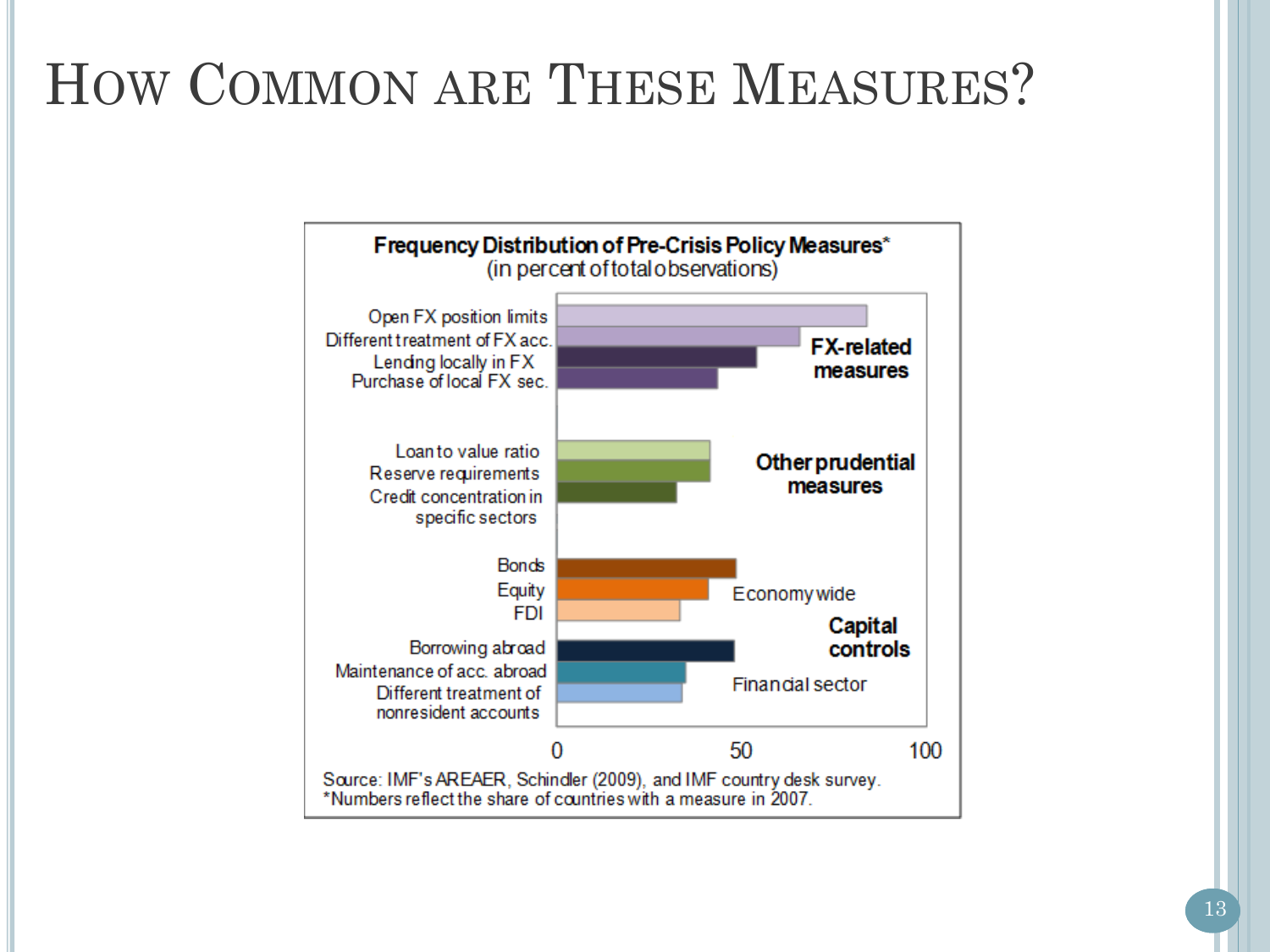## SUMMARY OF POLICY ADVICE

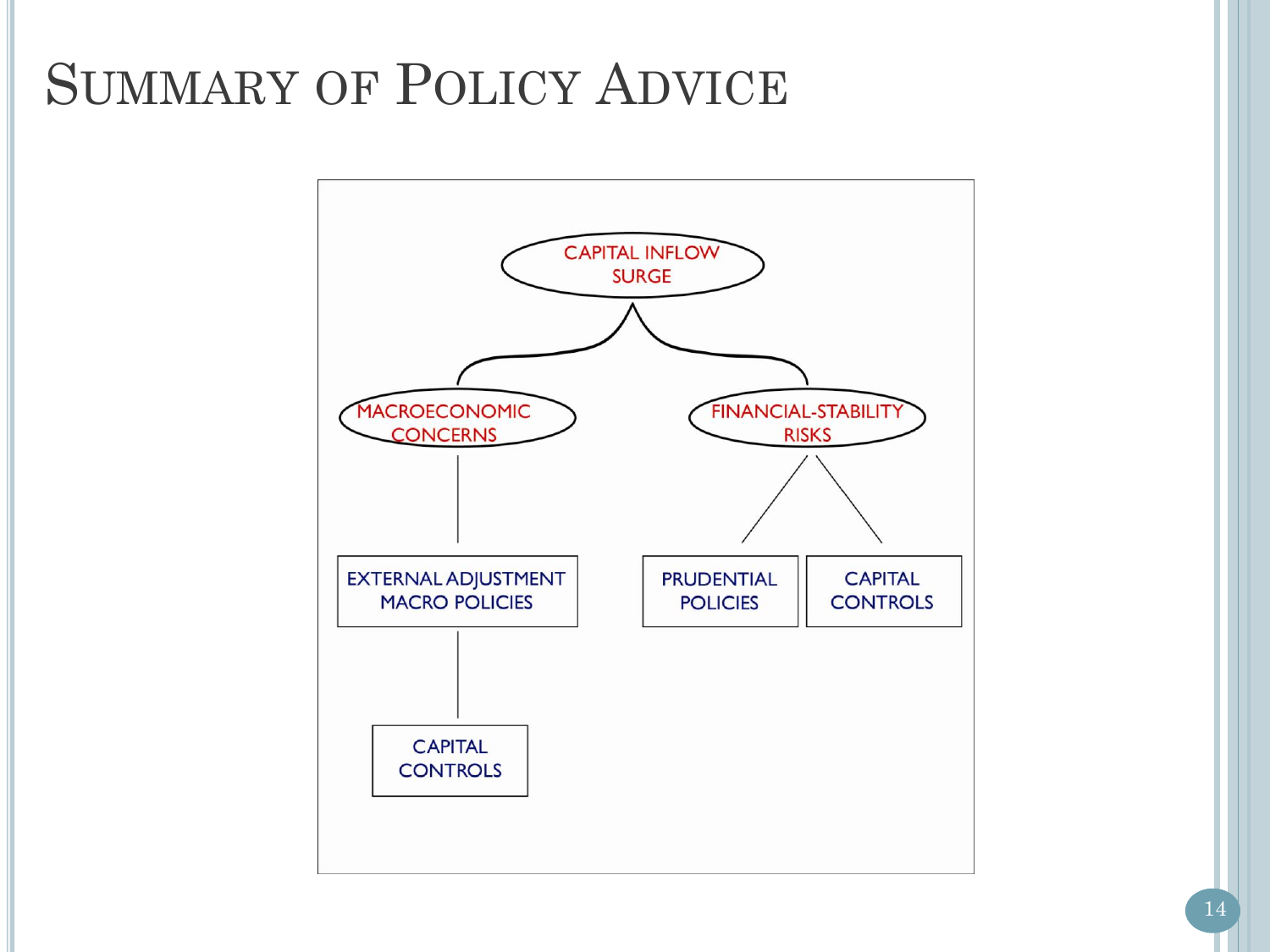*Both residency-based capital controls and non-residency based prudential measures may be necessary to safeguard financial stability depending upon circumstances.*

*So, how to choose between them?*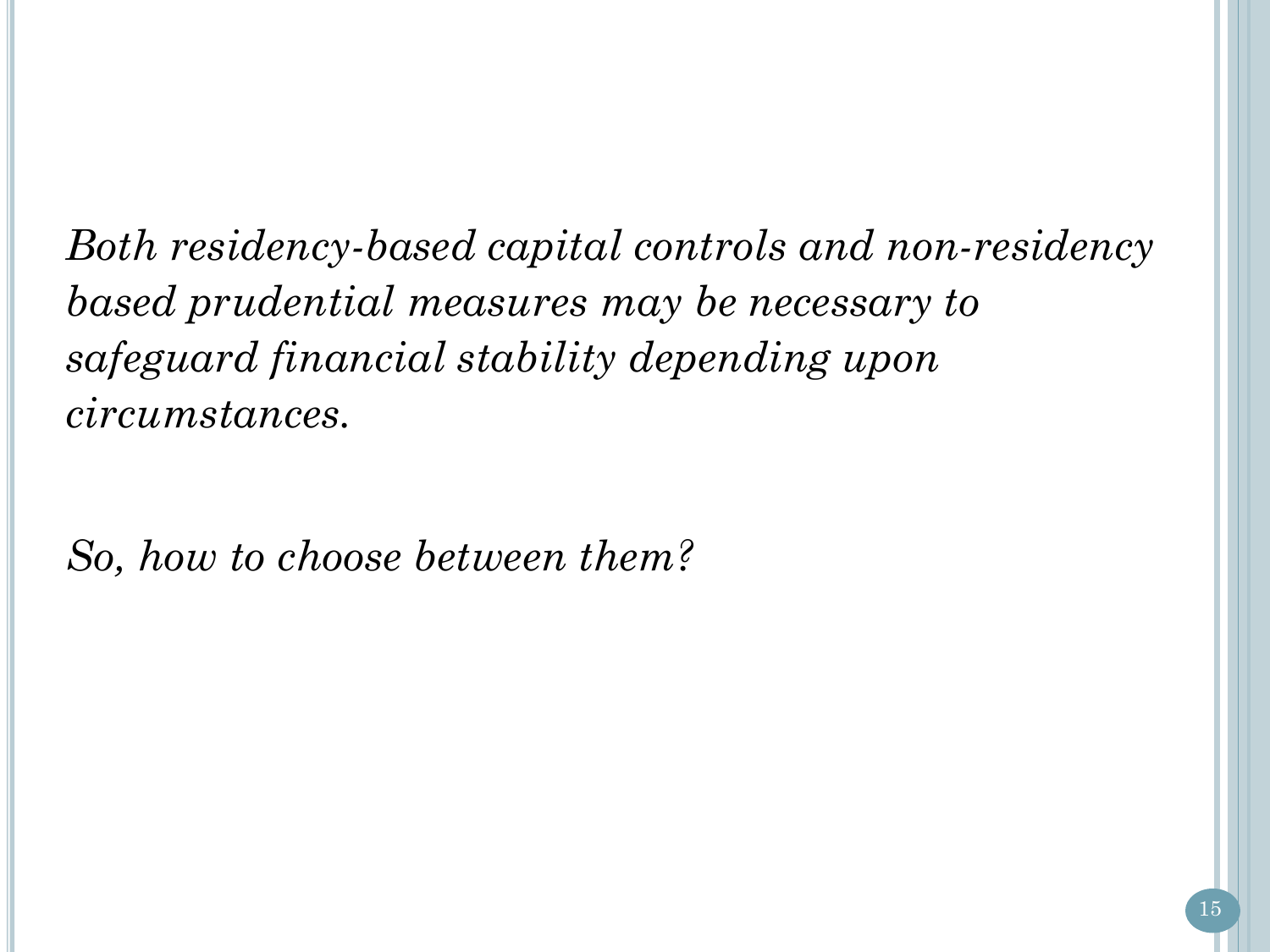### CHOICE OF INSTRUMENTS: FLOWS INTERMEDIATED THROUGH THE FINANCIAL SECTOR



1/ Once macro policy space exhausted, and taking due account of multilateral considerations.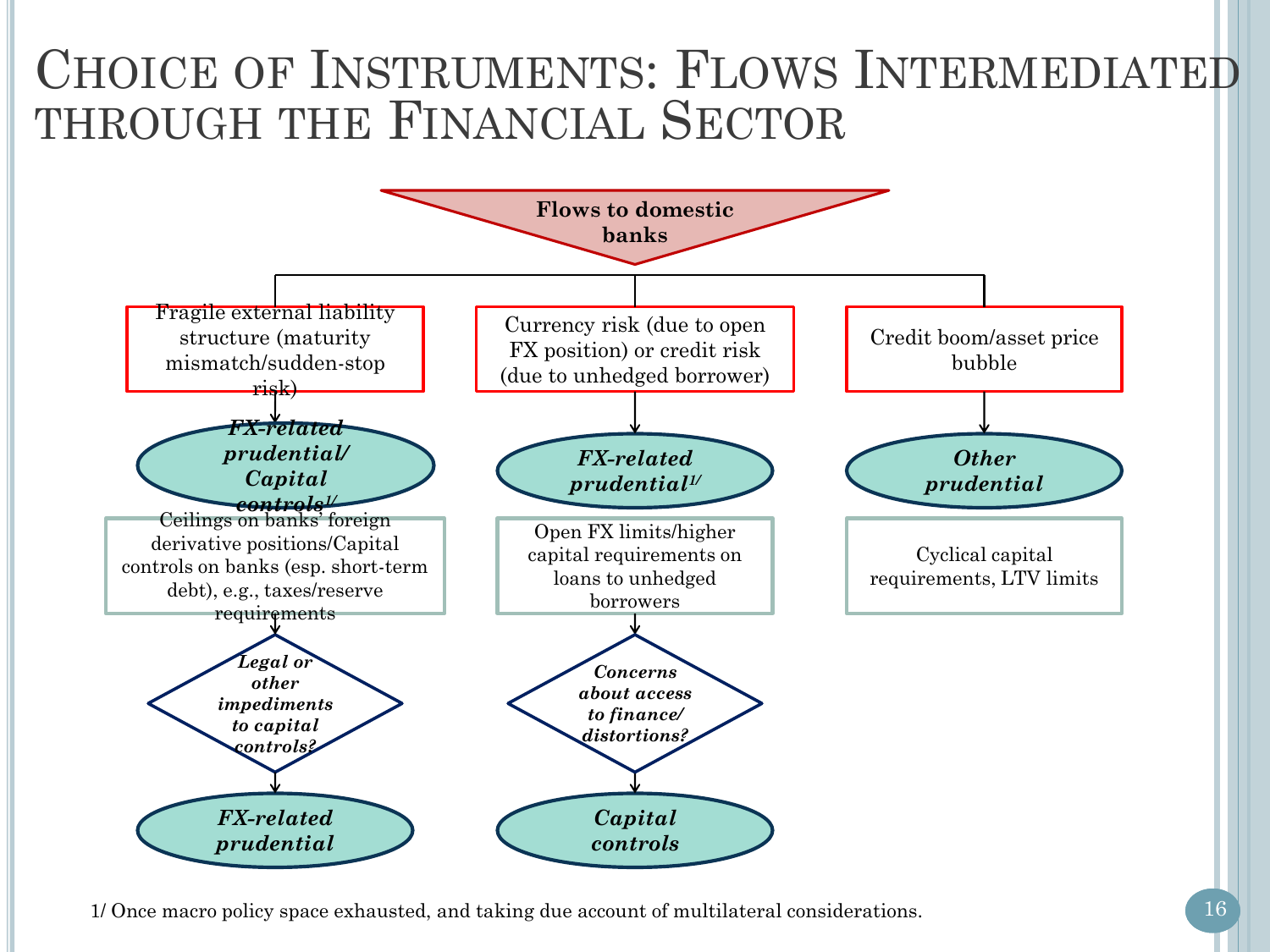### CHOICE OF INSTRUMENTS: FLOWS NOT INTERMEDIATED THROUGH THE FINANCIAL SECTOR



1/ Once macro policy space exhausted, and taking due account of multilateral considerations.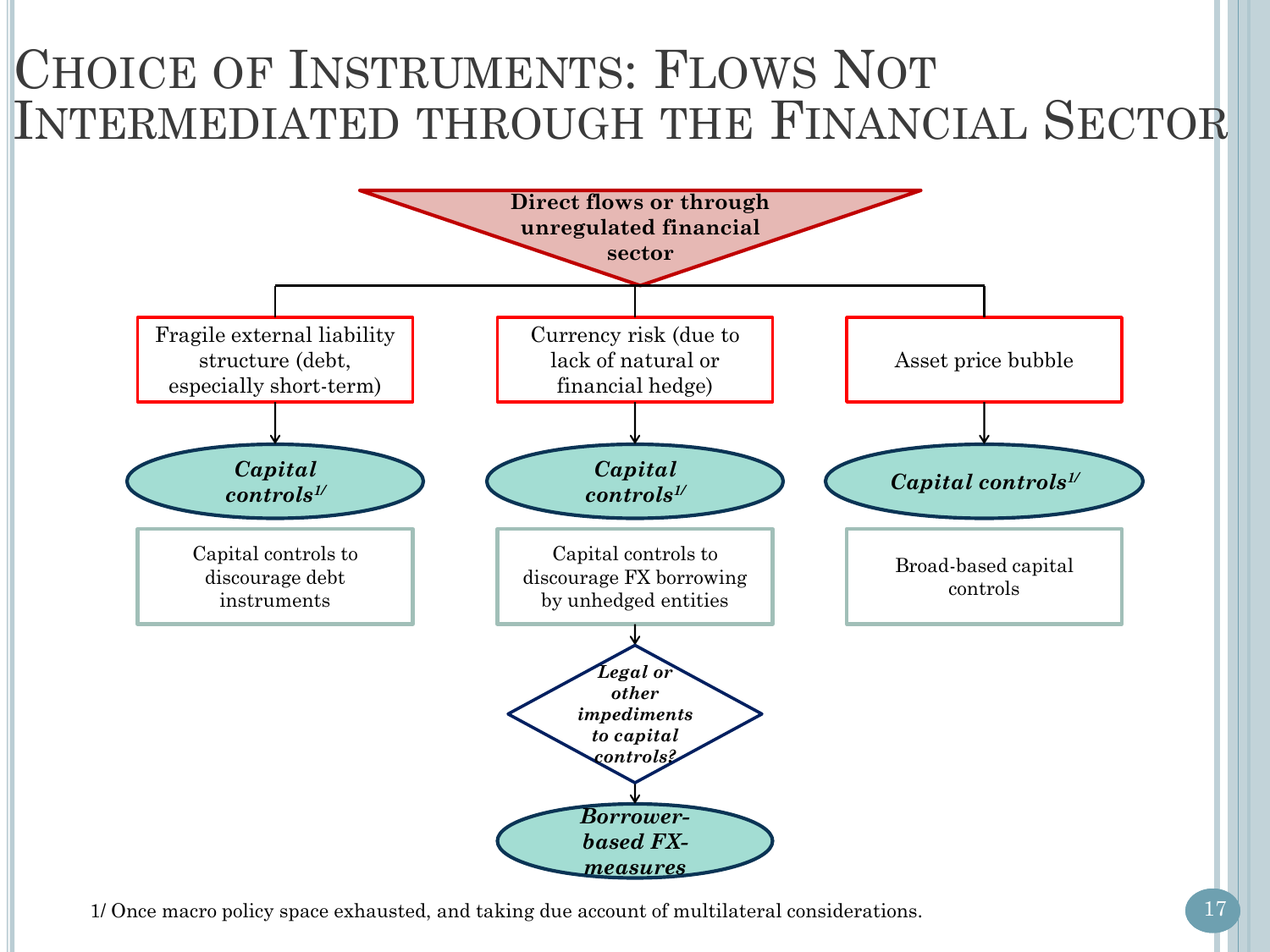## OTHER CONSIDERATIONS

Playing field for access to credit of large firms vs. SMEs

- Prudential regulations may cause flows to be intermediated through the unregulated financial sector (e.g., Croatia)
- International obligations may prohibit or constrain the use of capital controls (e.g., the EU treaty, the OECD code, or BITs)
- All else equal (effectiveness, efficiency), prefer measures that do not discriminate by residency or nationality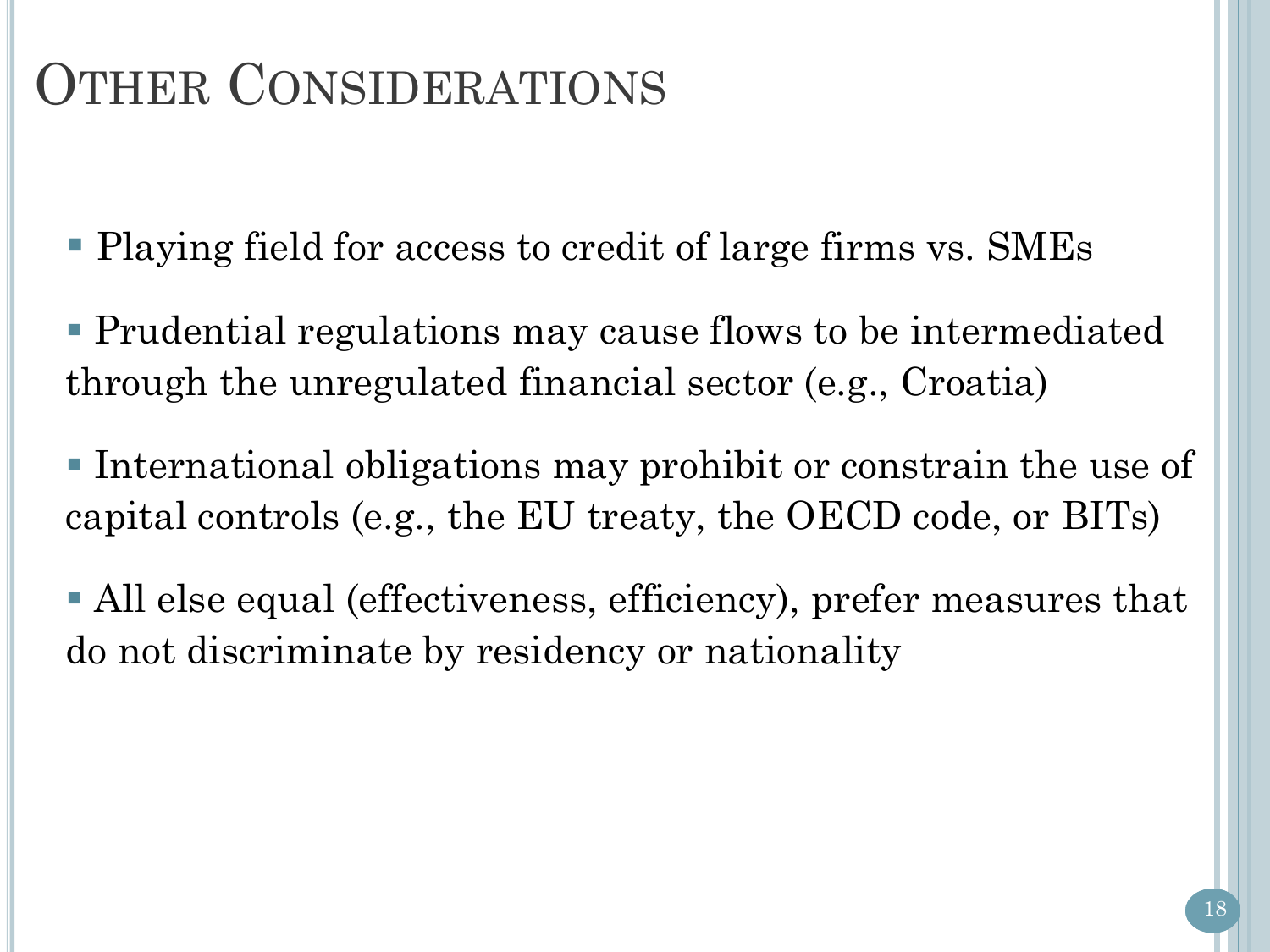# DESIGNING CAPITAL CONTROLS AND PRUDENTIAL MEASURES

#### • Broad principles

- Effective: achieve intended aim; not easily circumvented
- Efficient: minimize distortions and scope for non-transparent/arbitrary enforcement

#### • But a number of questions…

- **Permanent or temporary inflow?**
- − Macroeconomic concerns: Controls for temporary, not permanent inflows
- − Financial stability: Controls could be imposed for persistent flows
- Broad-based or targeted controls?
- − Macroeconomic concerns: Broad based possibly with limited exemptions
- − Financial stability: Targeted but taking account of circumvention possibilities
- Price or quantity-based controls?
- − Macroeconomic concerns : Price-based are easier to adjust, and simpler to administer 1999)<br>1990<br>1990

− Financial stability: Quantitative measures more appropriate when authorities face information asymmetries/uncertainty about private sector's response

Other considerations: Administrative and institutional capacity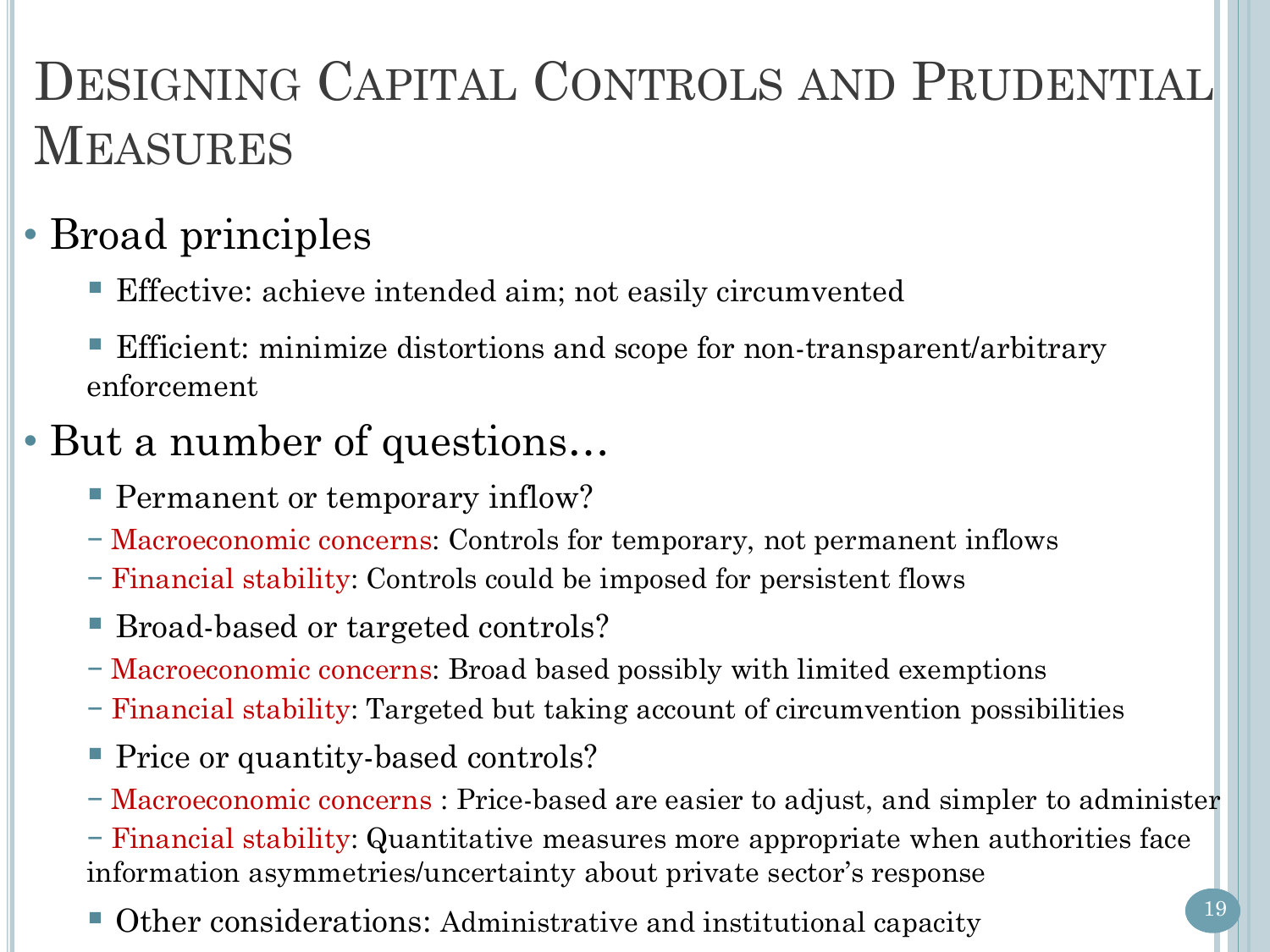*Policies should take account of multilateral considerations.*

*So, what are these spillovers and how do they modify policy advice?*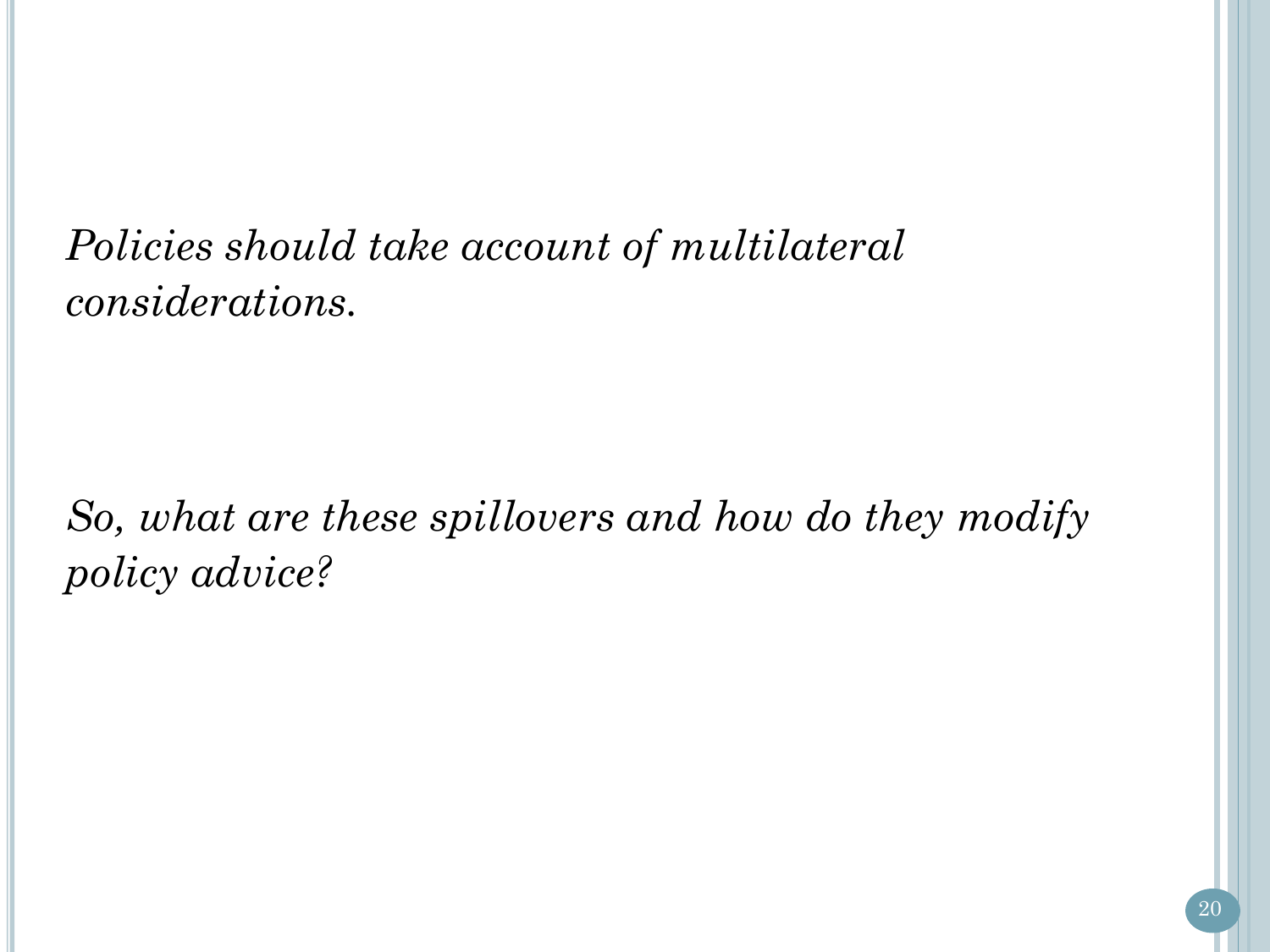# POTENTIAL SPILLOVERS OF POLICIES

- Capital-receiving countries
	- If controls are ineffective, no spillovers
	- If controls are effective, then possible deflection to other recipient countries (and back to source countries)
	- Weak and contradictory evidence: need to base on logic
	- Benign? Pecuniary externality? Depends on whether capital is welcome and controls are costly.
- Capital-sending countries
	- Controversy over effect of QE, but generally strong evidence of push factors
	- Pecuniary externality? Convex costs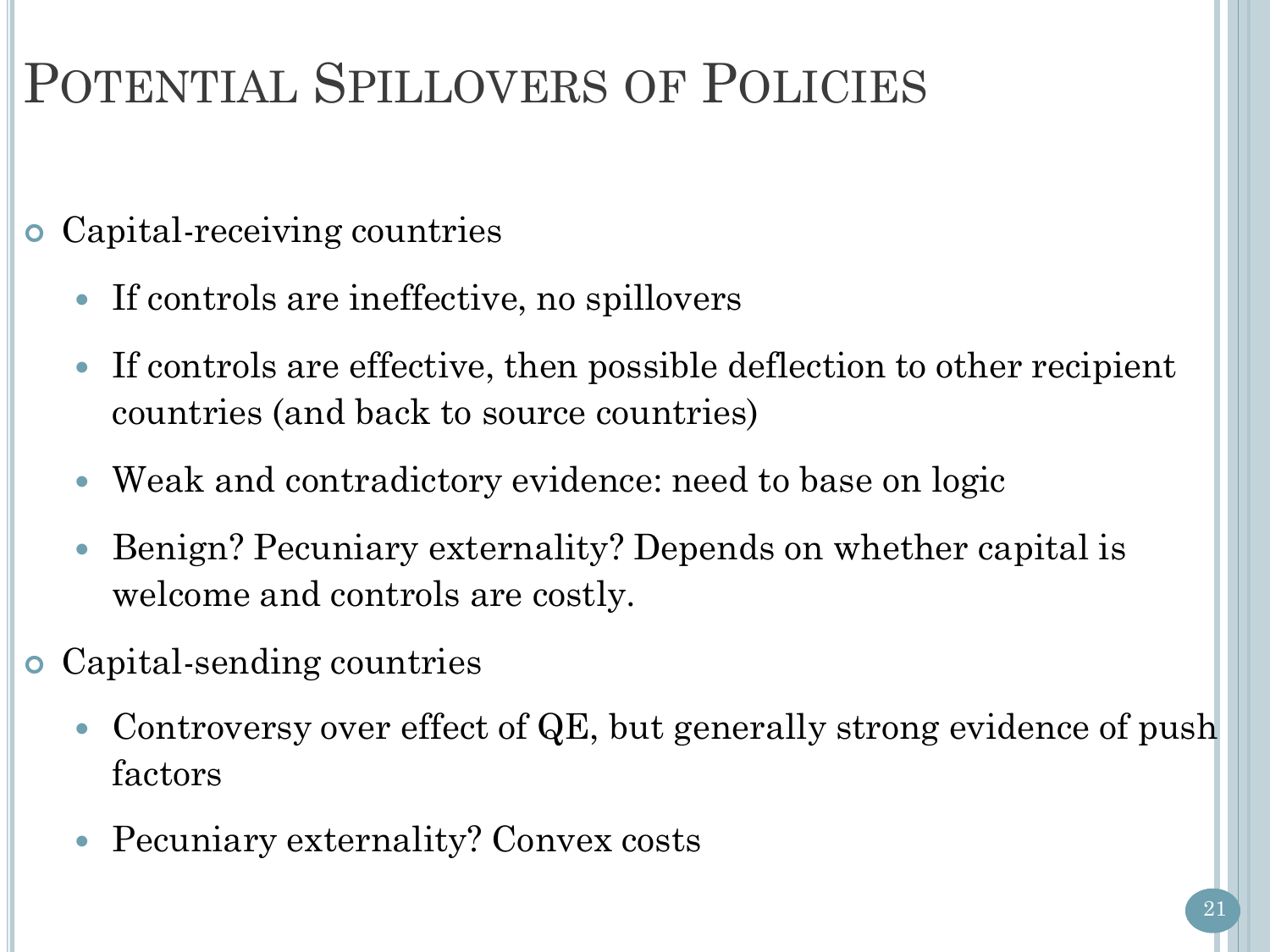## MULTILATERAL CONSIDERATIONS

Policy measures to limit capital flows should not be deployed to

- Avoid necessary external adjustment
- Exploit market power and manipulate terms of trade
- Capital controls and prudential measures (that act as capital controls) imposed for genuine domestic externalities are a legitimate part of the toolkit, but may require coordination among:
	- Recipient countries: to impose lower controls when there are generalized surges of capital
	- Source-recipient countries: such that source countries take into account the impact of their policies. May benefit them through terms of trade gain and by reducing crisis likelihood in borrowing countries
- ISD shines spotlight on spillovers, including those that are not explicitly manifested through the BOP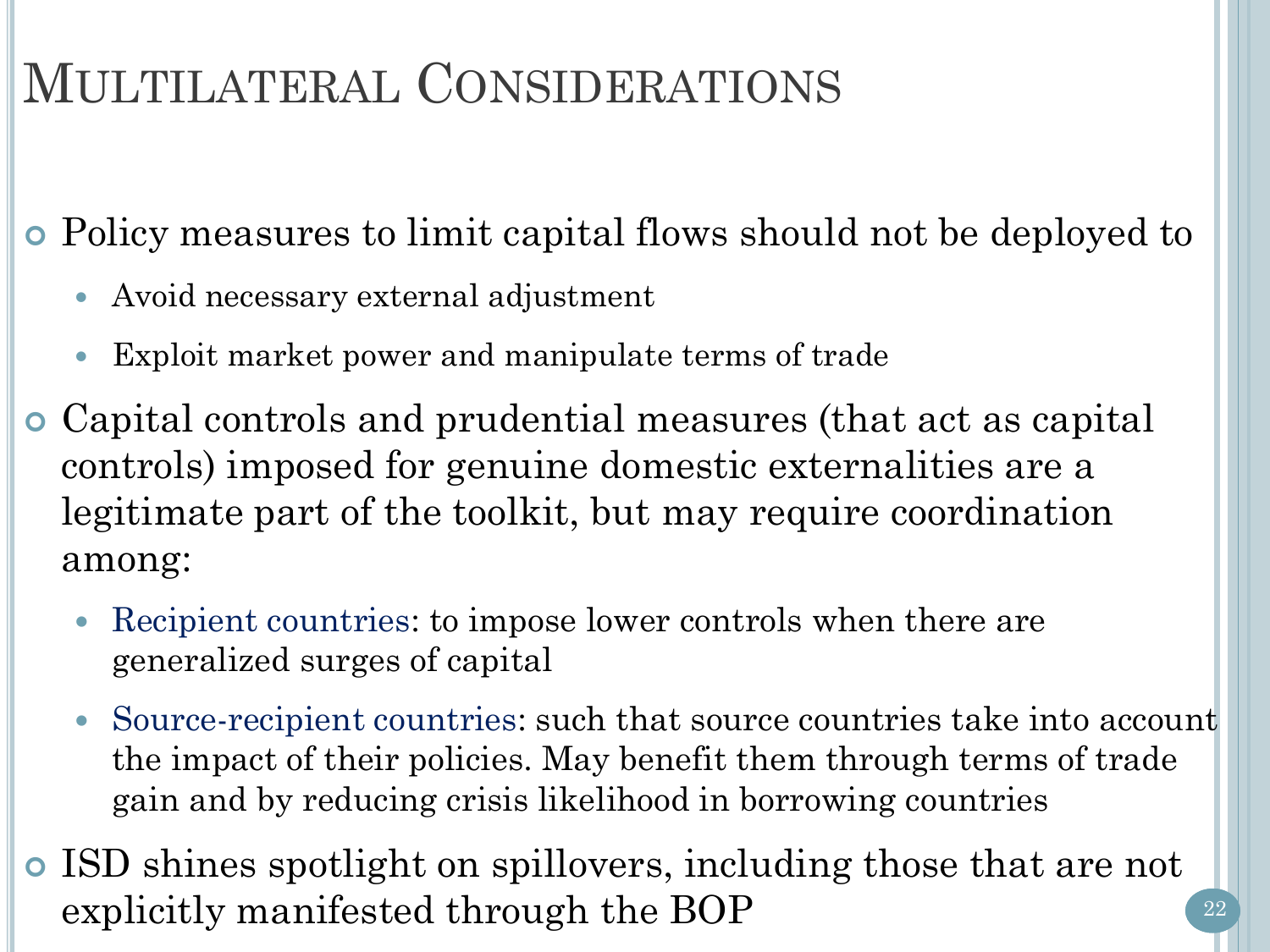## KEY TAKEAWAYS

Policies should not try to avoid warranted, orderly external adjustment

- Macro challenges—macro policies (as available) and capital controls (prudential measures); broad-based; temporary (not longer than duration of surge); likely price-based
- Financial-stability—prudential policies and capital controls; targeted; not necessarily temporary; not necessarily price-based.
	- Prudential measures main instrument when flows are intermediated through the banking sector
	- Capital controls main instrument when flows by-pass the banking sector
- Multilateral effects of policy measures that limit capital flows are complex
	- May require recipient countries to take account of policy responses of other recipient countries
	- And source countries to take account of impact of their policies (especially monetary, regulatory) on recipient countries
	- Return to Keynes'-White's idea that capital flow management would be more effective if movements "could be controlled at both ends"?